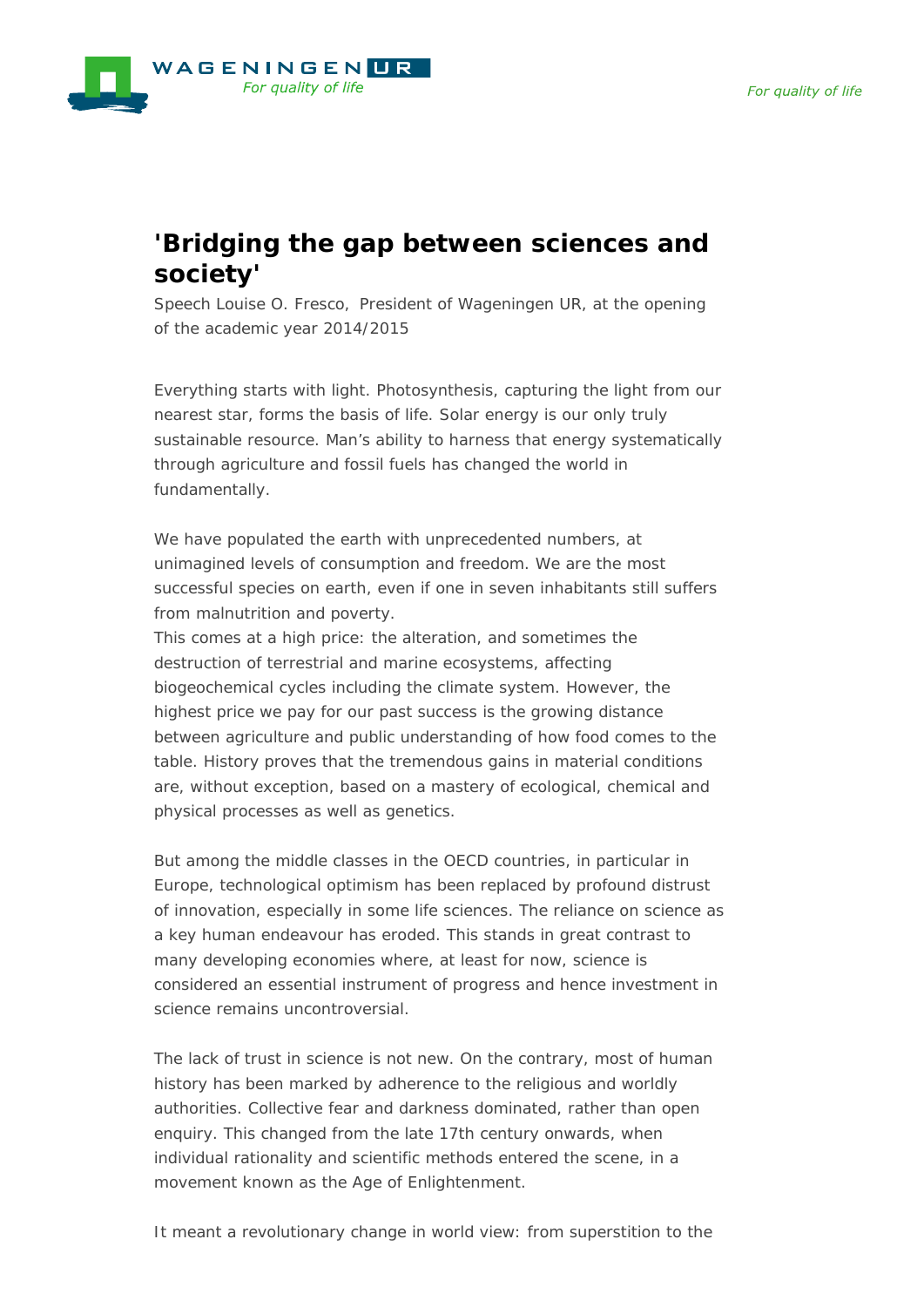belief in the capacity of human reason and learning to change society and improve wellbeing. And indeed, thanks to the Enlightenment scientific methods evolved into today's multitude of disciplines. Enlightenment reversed the fears even it continued to co-exist with prejudice.

Fast forward to 1959, when C.P. Snow delivered his famous lecture The Two Cultures and the Scientific Revolution, about the misunderstandings between the sciences and the humanities. That rift is far from gone, and it plays out specifically in the realm of food and agriculture. Scholars in the humanities rarely have an idea of, say, why it is rational to produce beef on pastures, let alone of the difference between the digestive systems of cows and chickens. And how many of you here read modern novelists or are aware of the concept of freedom promoted by John Stuart Mill. You may ask: so what? Apart from the pleasure one derives from history, philosophy and the arts, I firmly believe that a broad view of society makes one a better scientist and student.

In this century, however, our problem is not simply a rift between the humanities and sciences. We live in times of incredibly fast scientific progress surrounded by an ever more sceptical and pessimistic environment. Today's Two Cultures point to the profound difference in perspective between scientists with their optimistic 'Yes, let's try!' approach and the public's 'No, it may be dangerous!'. It seems easier to believe an internet full of unfounded accusations than peer reviewed science. Sometimes, science itself seems no more than a set of opinions from which any interest group can draw its ammunition. The media have become more polarised and less balanced. Although public and private researchers go through great efforts to communicate their results, the overall public feeling is that science rarely listens. The mouse with a human ear on its back has become the symbol of arrogance. In the worst cases science has lost its credibility altogether. Scientific literacy, even among politicians, government officials and journalists, is the exception rather than the rule. Let me remain silent on the poor use of statistics: anecdotes or correlations presented as causality.

The fact that sometimes scientists disagree publicly, as in the case of climate, does not help public perception either, although the core of science is exactly that: open questioning and verification. Science cannot confirm commonly held opinions or produce simple policy solutions that please the majority. Science can only try to remain independent even if that leads to unpopularity. Besides, what are desirable solutions? Nobody has asked explicitly for intensive poultry schemes, but most consumers do opt for low cost chicken meat, showing that behaviour and words do not always coincide.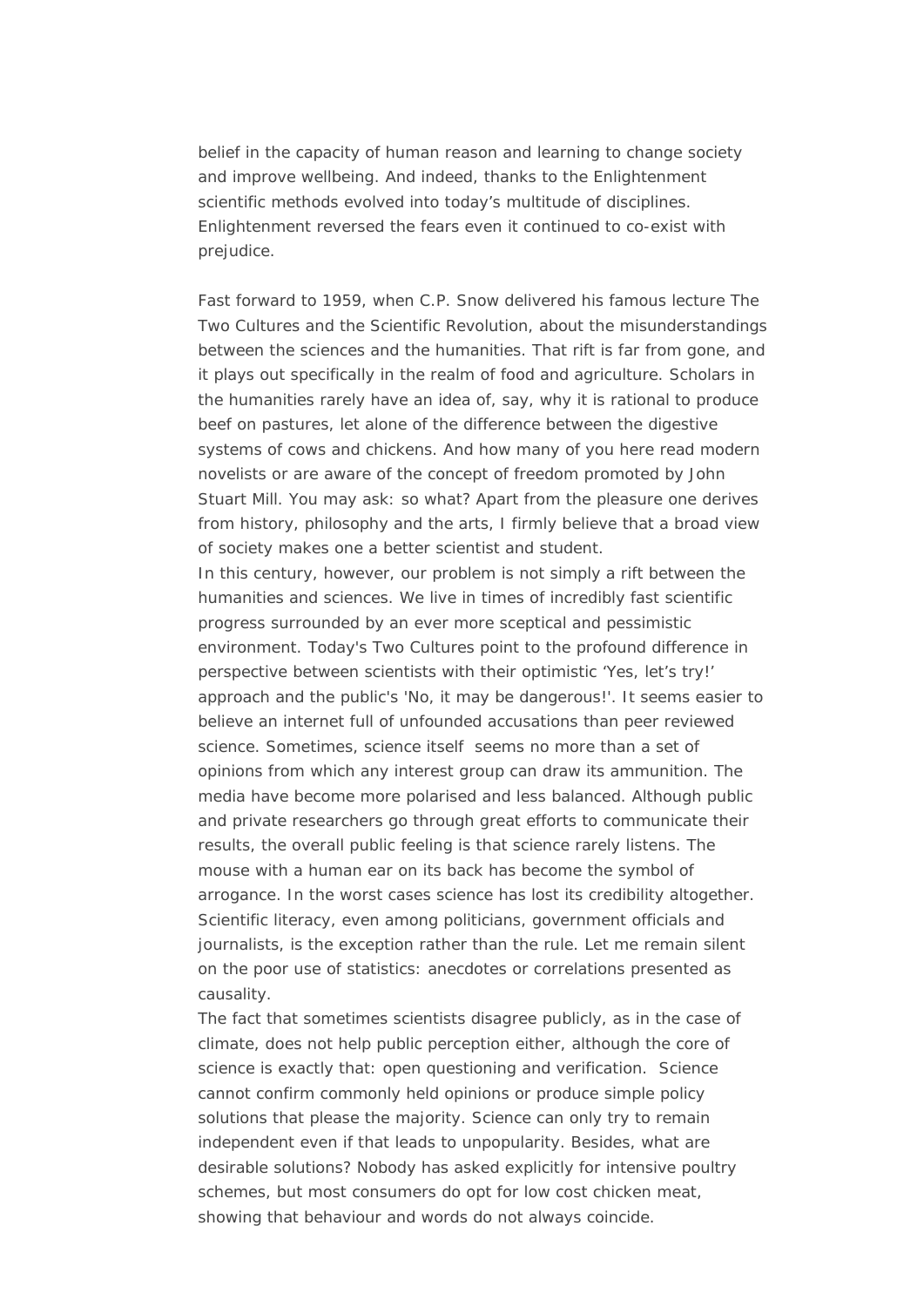But we cannot ignore the profound public desire to see scientific institutions and companies respond to legitimate questions such as: what is healthy food? what is safe? how ethical is our reliance on animal proteins? is there enough water? how much energy can come from biomass? is biodiversity really essential to our survival? And yet. The most revolutionary innovation of our times has not been something anyone asked for or could imagine. The internet and smart phones are the proof of technology-driven unsolicited innovation, the best example of successful technology push. Communication technology now complements the earlier agricultural and fossil fuel revolutions. Over six billion people possess mobile phones. We will become even more permanently connected, to other human beings and objects. The internet allows nearly every citizen to have access at all available information. But most will be unfiltered information, seldom tested and rarely peer reviewed. Artificially intelligent technology cannot replace human thinking. Our challenge will not be to develop scientific and technological information for further material progress. It will be to find "embedded technology", that fits societies and individuals in all their diversity.

This constitutes the New Enlightenment of our times: bridging the gap between the sciences and society, developing diverse embedded technology. A new Enlightenment is even more urgent now, when radical interpretations of religion and tradition may lead to extremism. Like the philosophers of the past centuries we need to overcome misunderstandings and superstition. But we must not do this is the old way, by insisting on the validity of our methods or the truth of our data. Too often this only reinforces to unresolved controversies, e.g. about GMOs or dietary sugar. We must find a new way of engaging society in the development of knowledge.

However, such engagement is not a matter of collecting masses of unfiltered individual opinions and deduct a common denominator. The fallacy that the citizen is only a consumer who is always right has been imported into the political sphere and the media. But consumers are not always right. Consumers easily express lazy desires: Swedish welfare on American tax rates, or, in our realm, cheap food from small farms where all the work is done by hand and animals play in flowering meadows. This is not to say that these are not genuine emotions. But individual preferences are different from those that people develop after a process of group deliberation. When politicians genuflect to public opinion, it is often to these superficial individual wishes, not to the outcomes of informed collective thinking. We need a platform for collective deliberations with local interest groups, small businesses as well as international agencies and multinationals. We may also involve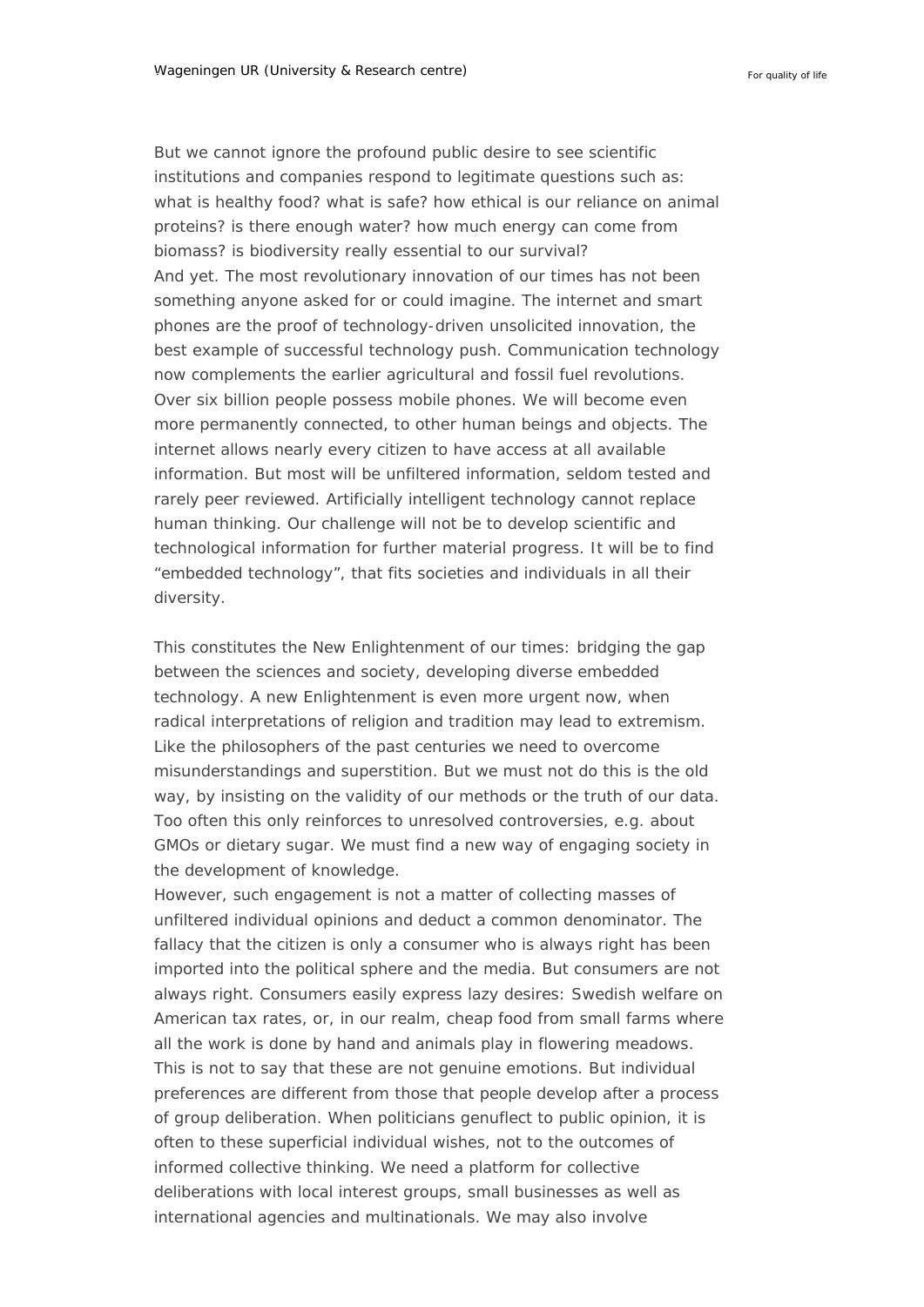consumers in research through citizen science, e.g. in collecting insects from wind shields. The case is simple: there cannot be impact without trust. Consensus may not always be possible, but delaying decisions seldom helps. Hence communication is not the end of technology development but its beginning.

Moreover, technology rarely presents a perfect solution to meet all needs. There is no progress without trade-offs between competing goals and desires and unexpected side-effects. Food has an environmental cost, just like urban development. Doing away with the toil of manual labour means mechanisation, but also job losses and soil compaction. Dialogue should aim at a socially acceptable balance. As a densely populated delta with a strong rural sector and extensive natural areas this country provides a prime example of how food production, sustainable metropolitan development, water management, alternative energy and healthy living combine. Why not be bold and declare The Netherlands as a living laboratory for the world?

When it comes to impact, I see three types of knowledge. I will call them the green, orange and red lights from Wageningen, although they are complementary rather than separate.

Firstly, we need to apply and integrate existing knowledge, and harvest its value. This will make the greatest difference in the short term. I call this getting the green light. Many of the best practices for sustainable food production, nutrition and environmental management are known. They are not applied because of economic, legal or social barriers: it is still cheaper to pollute in the absence of laws that make the polluter pay, consumers throw out too much food, fertilizer is still applied excessively. Valorisation means building business cases, promoting entrepreneurship, and also contributing to national and international laws and policies. We will strengthen cross-sectoral synergies to develop a common focus between our science groups. Simultaneously, we will build on our DLO institutes, and our business support policy work, to cover the entire chain linking applied and fundamental research.

The second type of knowledge aims to enhance current understanding of technical and social processes. This involves systems biology at all scales, including the humanities: the role of carbohydrates in human nutrition, genetic fine-tuning between predators and hosts, seed conservation under anoxic conditions, dietary behaviour. Let me call this the orange light: we may go slowly on immediate impact, but there is great potential for useful applications. And urgency too: feeding nine billion people sustainably is not a matter of just applying what we know.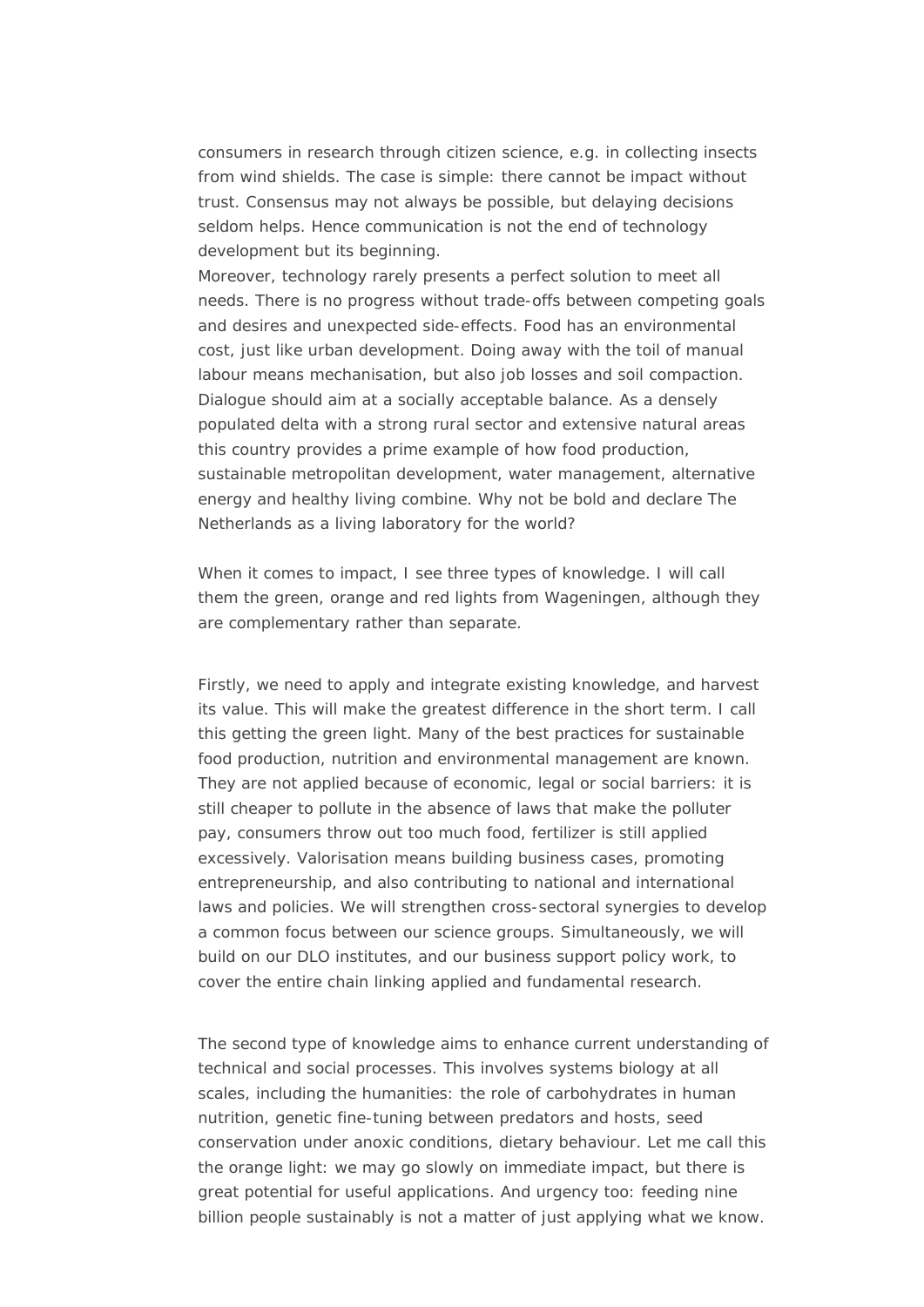Rather than pursuing only scientific goals, we must consider impacts and how they can be mitigated. Take robotics. It is now possible to plough and harvest land with unmanned machines, to milk cows at their wish and monitor their health without human interference. It lightens the job for farmers. But the public reaction is likely to be negative, the wish to see food produced by a person rather than a machine is too strong. We have to accept this, and discuss other options, short and long term, to raise food production and improve working conditions.

The third type of knowledge is disruptive knowledge. The light is red here, either because society has great hesitations or because science is not ready. Nevertheless, we can predict that information technology will continue to be paradigm changing. Think of integrated personalised devices that accompany the elderly. Or smart phones for poor farmers to substitute for the market economy and health care. However, the IT revolution of which so many expect so much will only impact food, agriculture, environment and energy if fundamental research moves forward too. We need more room for bold serendipity. Crucial areas are genetics and photosynthesis. In fact, why is there no international consortium for enhancing the efficiency of our most precious biological process, photosynthesis, when billions are mobilised for the equally bold idea of nuclear fusion?

Dear students, education gets my bright green light because it is the most direct road to impact. Education is an evolving ecosystem. We have to strike a balance between training students here or on distant campuses or through online courses, between full time students and part time, and those who come for courses later in live. I would also love to see more action through international summer schools, more student research through involvement of DLO institutes and, because of the growing demand for graduates who couple scientific knowledge with entrepreneurship perhaps even an MBA in food chains.

The best education is not limited to science and business skills. You will become scientists, thinkers or doers who are sensitive to the societies you work in and the emotions your work arises. Well trained in your respective disciplines, yet able to bridge the double gap between Snow's two cultures, between science and the humanities and between research and society. In Wageningen with its many nationalities you will interact with others from different cultural backgrounds. This helps you to help others to voice their needs and fears. As knowledge and methods continue to evolve in your life time, the most important thing for you to learn is how to learn. And please: read! Not just books about people like yourselves but about those far away in other times and places. Open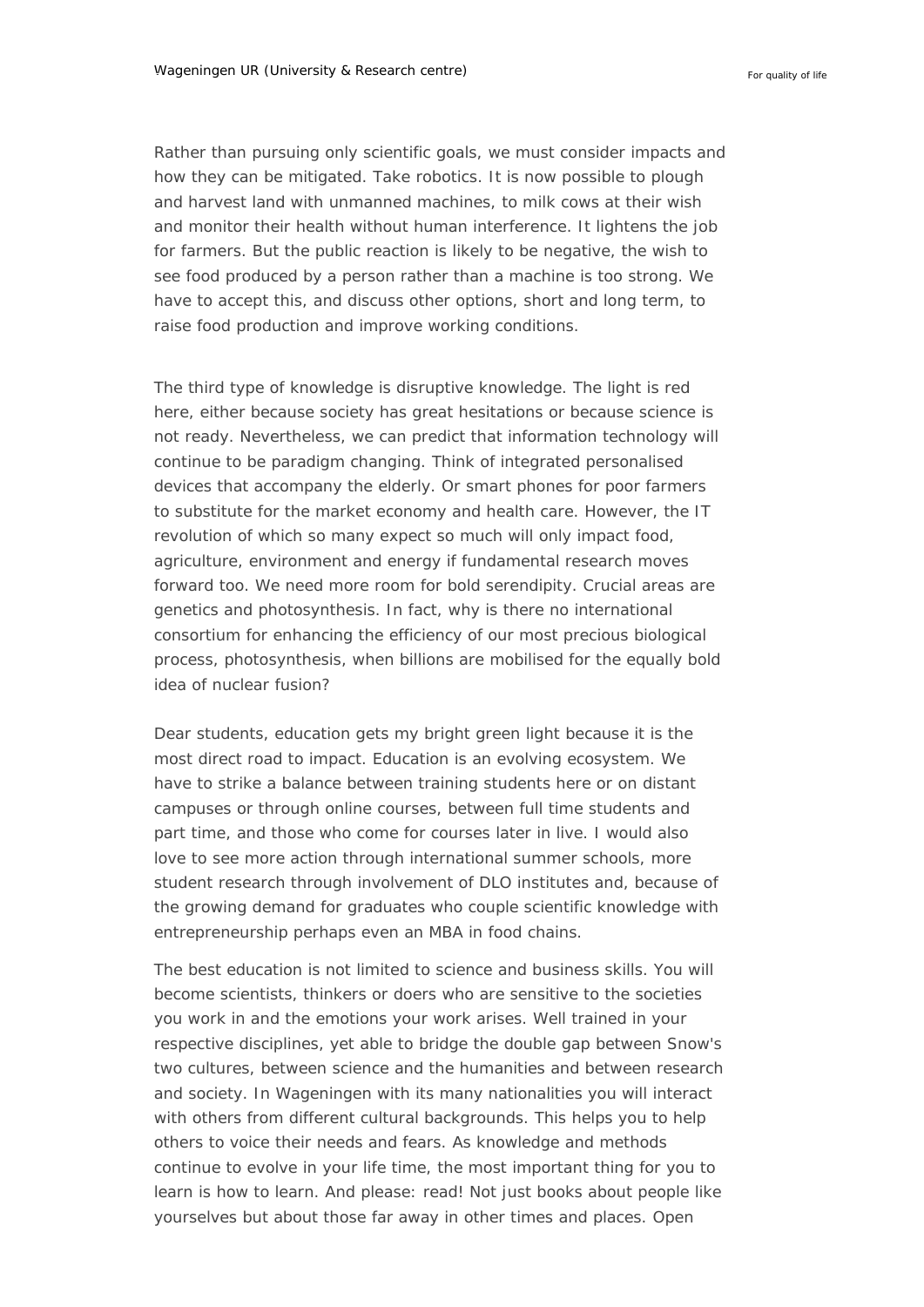your minds and train your brains!

Dear colleagues of DLO and the University,

We are asked to respond to grand societal questions – as the European research programme Horizon2020 calls them so eloquently. We all agree about the overall challenge for the future: the transition to a circular bio-based economy where all outputs, including waste and emissions, become inputs in new production processes, where ecosystems are protected and restored in order to contribute to well fed, healthy and sustainable societies and individuals. Notwithstanding lots of technical progress (e.g. recyclable biomaterials) the details of this overall transition are far from clear, and multiple trade-offs exist, between biofuel and food production and between different bio-based sources. Designing new technology alone is insufficient without social change. In some food chains two thirds of the greenhouse gas emissions occur at the household level, e.g. through cooking or refrigerating. More efficient resource use may lead to more consumption, unless consumers adapt their behaviour. So the challenge of the future is not just technological but also one of values and behaviour.

There remains one enormous issue: the gap with the bottom billion. Clearly, there cannot be sustainable development with rampant poverty, inequality and civil strife. The poor need to be connected to markets, to health care and education. We know that economic growth is a necessary, if not a sufficient condition to reduce poverty. Most of the poorest countries have sizeable rural populations: there economic development can only mean agricultural growth. Tackling unemployment through value-added entrepreneurship in food chains is the way to provide a decent living to youngsters. More of them need to be trained as scientists too, in Africa in particular. The UN Sustainable Development Goals provide a new and hopefully useful framework which we are well placed to contribute to.

Our mandate is global, our science knows no borders. Yet we are still predominantly a Dutch organisation, in administration and culture, even if we teach mainly in English, and are proud of our foreign students and staff. Undeniably Dutch pragmatism has been part of our success. However, we need a greater diversity of minds and cultures and scientific views. An institution where the light shines in all colours. To attract and retain the greatest talents in the world we must make them feel at home, scientifically and personally.

Like food production, Wageningen UR has local roots and global reach. There can be no doubt about our international scope. The world needs our knowledge and our graduates. We will build even stronger networks, in developed and developing countries. We also want to join forces with our European, North American and Pacific colleagues. Some of the